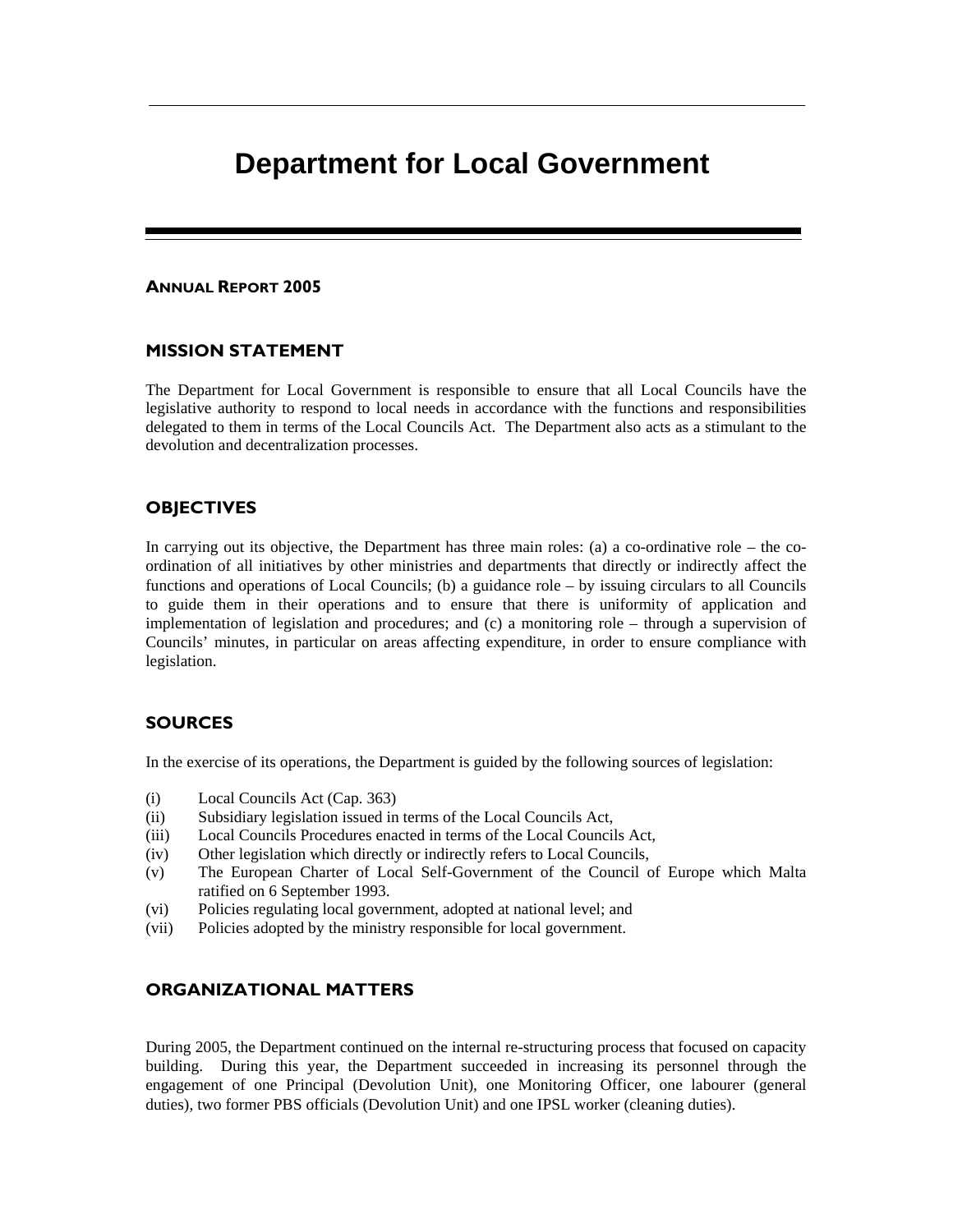## FINANCIAL ALLOCATION TO LOCAL COUNCILS

For the financial year 2005/2006 (ending on 31 March 2006), Local Councils were allocated the sum of Lm10.2 million. The distribution of these funds to the 68 Local Councils is made by the Department in accordance with the funding formula established in the Tenth Schedule to the Local Councils Act.

In order to determine the part pertaining to the respective Local Council, an updated inventory of assets (directly related to the statutory functions of Local Councils) is maintained by the Department. This inventory is carried out by the Field Services Unit of the Department.

### DIRECTIVES AND GUIDANCE TO LOCAL COUNCILS

As part of its role of guiding Local Councils in their operations, the Department for Local Government issues, from time to time, various circulars to all Local Councils. During 2005, the Department issued a number of circulars ranging from guidance on payments, local enforcement system new processes, general deficiencies outlined in the Auditor General's report, information on newly published local government legislation, health and safety issues, and uniformity of application of statutory requirements.

The Department also continued to give support to Local Councils in replying to various queries regarding financial, tendering and human resources matters.

The Department also assisted and vetted requests by Local Councils to obtain a Bank Loan for the purpose of acquiring new administrative offices.

The procedures adopted by Local Councils in appointing new Executive Secretaries or renewing the contracts of existing Executive Secretaries were also vetted by the Department prior to these being forwarded to the Minister for consultation

The Department also gave support in the following particular areas:

### (a) Finance and Tendering

Besides answering Councils' queries regarding Finance and Tendering, the Department monitored the submission of financial statutory documents such as the Budget and Business Plans. It also assisted and vetted requests by Local Councils to obtain a Bank Loan for the purpose of acquiring new administrative offices.

### (b) Human Resources

The procedures adopted by Local Councils in (i) appointing new Executive Secretaries (ii) or renewing the contracts of existing Executive Secretaries, were vetted by the Department prior to being forwarded to the Minister for consultation.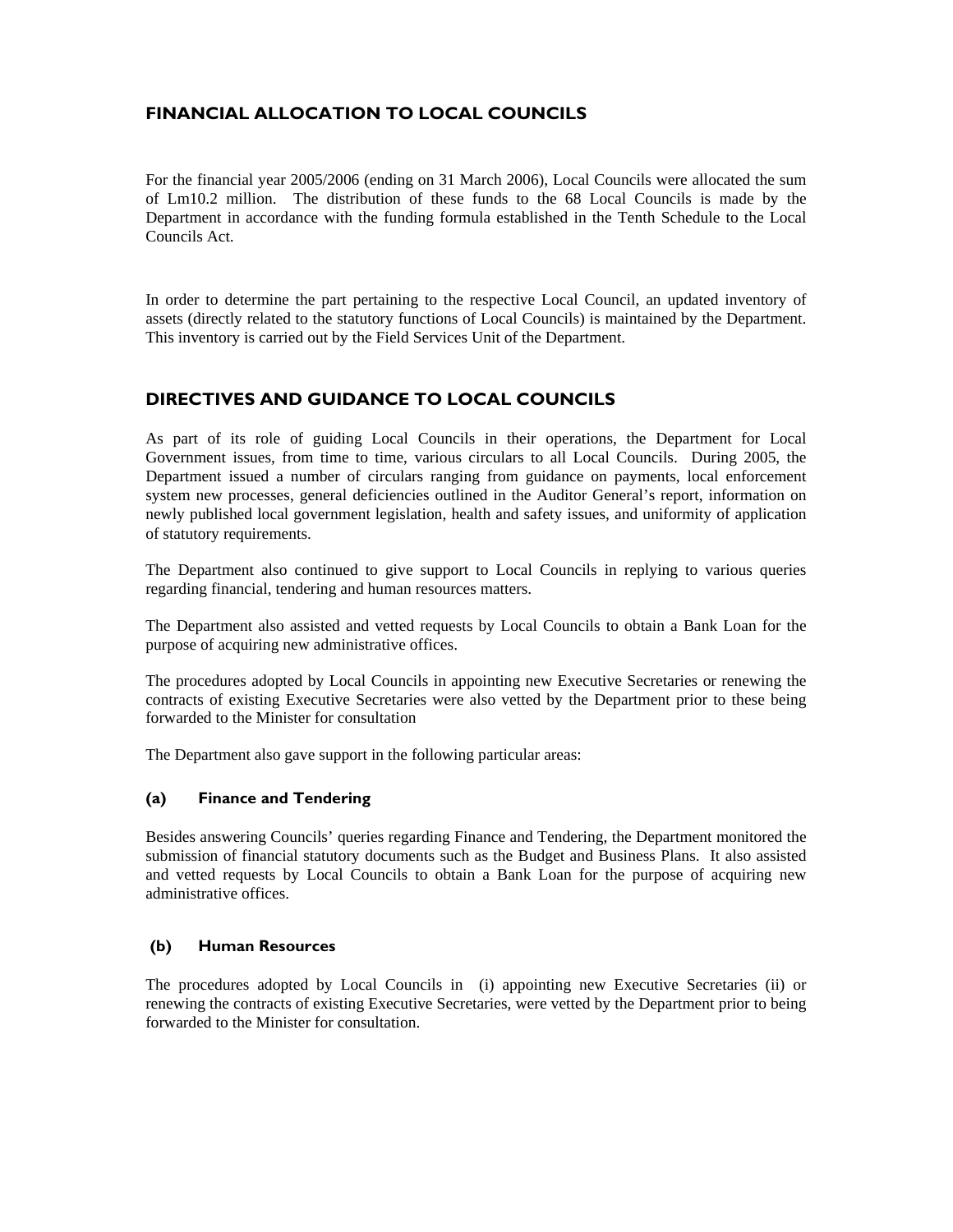### (c) Audit

The Department co-operated fully with the Auditor General on audit matters pertaining to Local Councils. Particular attention was given to the timely submission of the Audit Reports as stipulated by the law.

In addition, through close co-operation with the National Audit Office, the Department finalised the Audit Procedures which would substitute the existing procedures. The salient features of the new procedures include provisions for a mid-term audit, the new procedure regarding the submission of the Financial Statements as well as regarding the format of the Financial Statements, as well as provisions allowing for specific audits.

### CONSULTATION MEETINGS

The Department held consultation meetings on a regular basis with the Local Councils Association and the Assocjazzjoni Segretarji Kunsilli Lokali Maltin (ASKLM).

The Director, accompanied by senior officials from the Department, also had meetings with Local Councillors at the Local Councils` Administrative Offices. During 2004, meetings were held with 31 Local Councils.

A Joint Committee made up of members from the Employment Training Corporation, the Department for Local Government and the Local Councils Association was set up to discuss possible participation in employment schemes eligible under the European Social Fund Programmes.

# DELEGATION OF FUNCTIONS TO LOCAL COUNCILS

### (a) Local Enforcement

As part of the consultation process started by the Ministry for Justice and Home Affairs with all the stakeholders of the local enforcement system, major legislative amendments were made through the Omnibus Act (Act XIII of 2005). These *inter alia* make provisions for: the right for a person summoned before a Commissioner for Justice to forward written submissions confirmed under oath and the right of a person summoned before a Commissioner for Justice to appoint his/her representative to appear in the Local Tribunal in his/her stead; and an extension of the time limit to lodge an appeal from the decision of the Commissioner for Justice from six working days to thirty days.

### (b) Devolution of Government Property

During 2005, central Government devolved immovable property to the following Local Councils: (i) the "Kalkara tal-Gir" to the Sannat Local Council for the purpose of establishing a socio-cultural centre; (ii) the devolution of Casino Notabile to Mdina Local Council; (iii) the devolution of Fort St. Anthony to the Qala Local Council; (iv) the devolution of premises at Gnien Misrah il-5 ta' Ottubru to the Msida Local Council; and (v) the devolution of a site in Guze' Aquilina Street to the Munxar Local Council for the development of a playing field.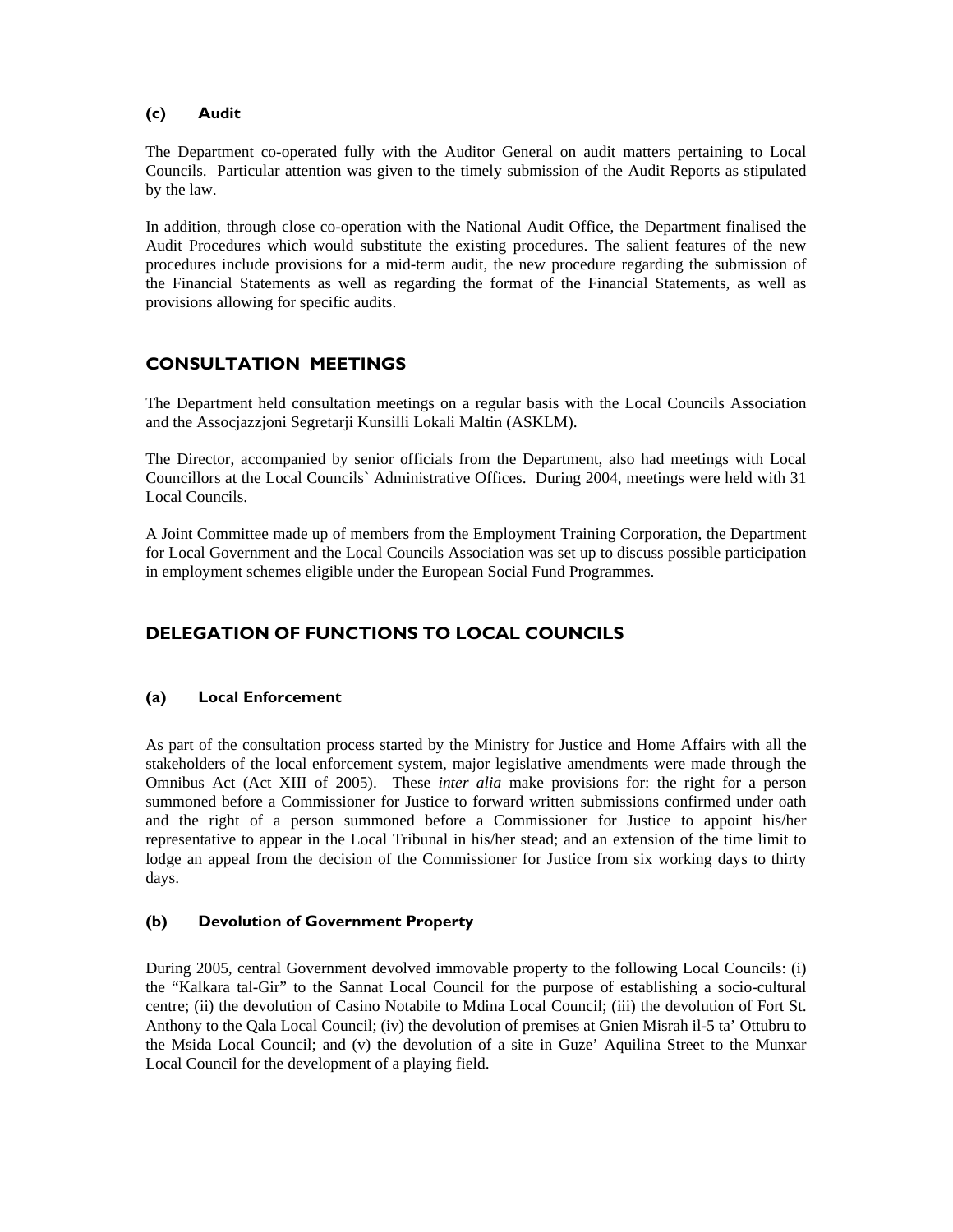# MONITORING OF LOCAL COUNCILS' FUNCTIONS AND OPERATIONS

The Monitoring Unit has the remit of scrutinising the Local Councils' management of funds allocated to them by central Government. One of the functions of this Unit is to see that Local Councils strictly adhere to the Financial Regulations and Procedures and refrain from entering into commitments that would result in a deficit in the Local Council's working capital.

The functions of this Unit are mainly to monitor Local Councils from various aspects such as illegal payments and excessive expenditure with special emphasis on the financial commitments of the Local Councils particularly the ones that registered financial deficits throughout the current financial year (ending 31 March 2005). During the year in question there were eight (8) Local Councils that registered a financial deficit in their working capital. Through this Unit, the Local Councils in question were requested to submit concrete plans on how they intend to eliminate their deficits in the least possible time.

Another important function of this Unit is the evaluation of Local Councils statutory documents, such as minutes of Council meetings, Schedules of Payments, Budgets, Business Plans, Administrative Reports and Quarterly Financial Reports. The Unit also ensures that the statutory documents are submitted within the prescribed time.

During the year in question, two Monitoring Officers were engaged with this Unit. This has been an effective step forward, as for the first time it was possible to analyse in detail the Local Councils' Audit Reports. This enabled the Department to obtain a true picture of the performance of the Local Councils during the financial year 2004/2004.

### FIELD SERVICES UNIT

During 2005, the Field Services Unit of the Department carried out the following activities:

### (a) Data update

During 2005, the Field Services Unit (FSU) continued to update the inventory of assets data of Local Councils, which serve as the basis for the allocation of funds to Local Councils.

### (b) Efficiency Reports

During 2005, the FSU carried out inspections in Malta and Gozo with respect to the Local Councils' statutory functions of upkeep and maintenance of all roads, street sweeping, road signs and markings, public conveniences, urban footways and non-urban roads, and gardens.

### (c) Other services

The Field Services Unit was responsible for the distribution of funds to all Local Councils in terms of the inventory of assets. The Unit was also responsible for the plotting of inventories, including traffic flow, bus shelters and gardens data into map form. During 2005, the Department obtained Ministry of Finance approval to charge for the distribution of maps with inventories to non-Governmental organisations, including parastatal organisations. All inventory data, including maps will be forwarded to Local Councils free of charge.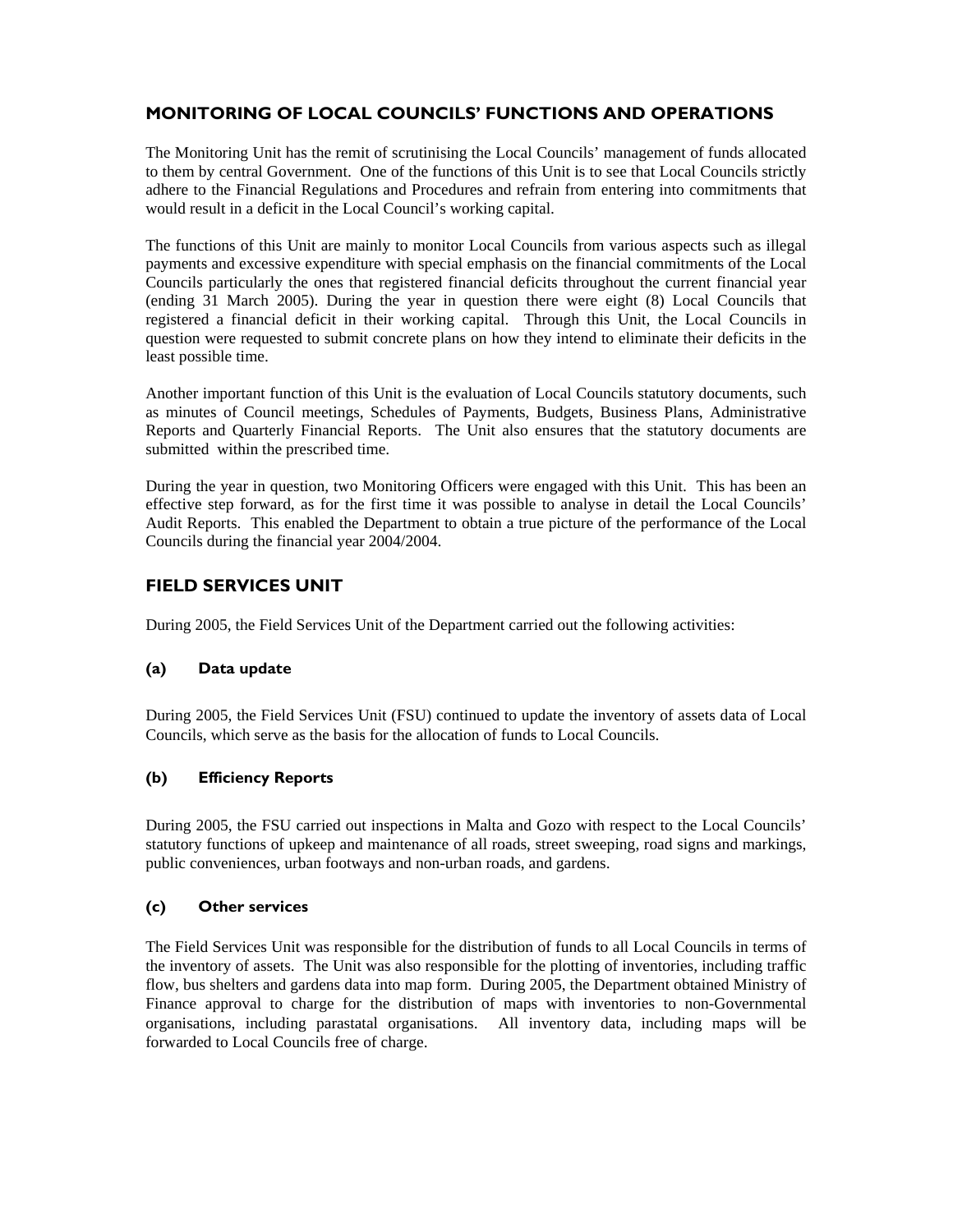### NEW LEGISLATION

### (a) Legislation affecting the operation of Local Councils

During 2005, 25 main and subsidiary legislation affecting the functions and operations of Local Councils were enacted. These included extensive amendments to the Local Councils Act that made new provisions for conflicts between the office of Executive Secretary and that of Local Councillor, direct election of the Mayor and Deputy Mayor by the citizen, quorum for Council meetings, statutory devolution to Local Councils of public libraries and bus shelters, exemption of the Mayor and Executive Secretary from jury service and the inclusion of Mayor in the list of Marriage Registrars.

Amendments to the Local Councils Association Regulations made provisions for a new Code of Ethics for Local Councillors that is in line with the recommendations of the Council of Europe.

The subsidiary legislation enacted during period under review *inter alia* made provisions for: the inclusion of two NGOs in the list of Scheduled non-Government organisations eligible for donations by Local Councils, change in the coat-of-arms of Ghaxaq, the inclusion of several contraventions under the Motor Vehicle Regulations that could be enforced by Local Wardens, the exclusion of 4 Industrial Zones from the responsibilities of the respective Local Councils, amendments to the Local Councils Human Resources Regulations to reflect the new provisions of the Collective Agreement for Local Council Executive Secretaries, the enforcement by Local Wardens and Plain Clothes Wardens of breaches of environmental regulations and the introduction of Plain Clothes Wardens, and the new regulations establishing a Board of Petitions to determine any petition submitted by any person who is charged or about to be charged with any offence before the Local Tribunal when there such person deems that the issue of the contravention was due to a mistake or for any other reason listed in the regulations.

### (b) Approved Bye-Laws enacted by Local Councils

During 2005, seven Bye-Laws were made by Local Councils after approval by the Minister. Vetting by the Department is carried out with respect to: (a) legal *vires*, (b) conformity with approved policies; (c) vetting and approval with respect to the legal text. The Bye-Laws enacted during the said period cover the areas of: advertisements on street furniture, organization of courses by the respective Local Councils, and regulations on the use of (Council) facilities.

### LOCAL e-GOVERNMENT AGREEMENT

The Local e-Government Agreement (LeGA) signed between the Ministry for Investment, Infrastructure and Information Technology (MIIIT) provides for the provision of IPSL workers with all Local Councils in exchange for Councils' commitment to strengthen and engage in more local e-Government services for the benefit of their respective communities.

The deployment of the 140 IPSL workers in Malta was done by the LeGA Committee (comprising representatives of the Department and the Local Councils Association) whereas in the case of the Gozitan Local Councils, 33 public officers formerly detailed with the Water Services Corporation have had their detailing revoked in order to be assigned with the Gozitan Local Councils.

### NEW INITIATIVES